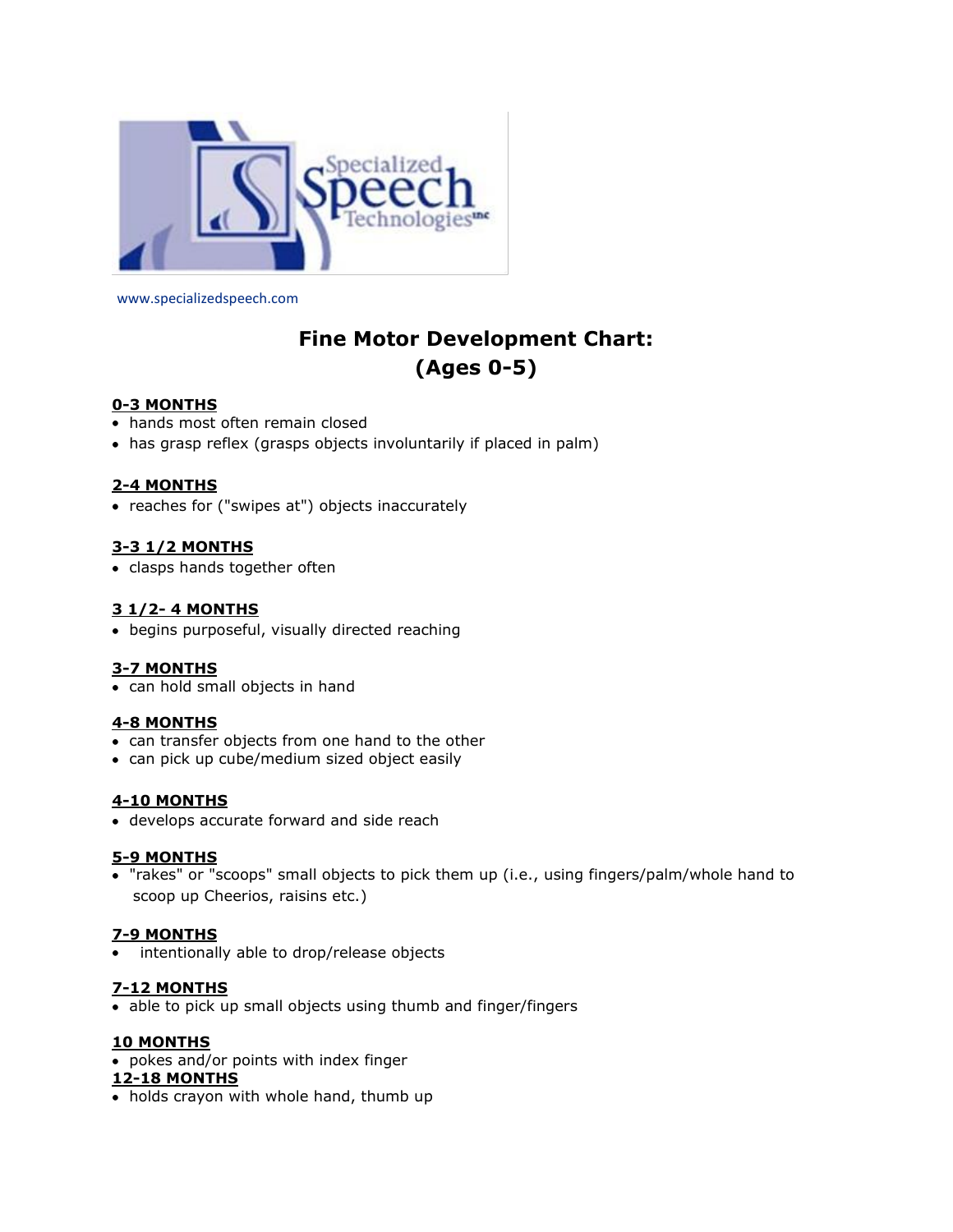# **2 YEARS**

- holds crayon with thumb and all fingers, forearm turned so thumb is pointing down
- puts on shoes, socks, and shorts; takes off shoes and socks
- can use a spoon by himself, keeping it upright
- can draw and copy a vertical line

# **2 1/2- 3 YEARS**

- strings large beads
- snips paper with scissors
- rolls clay/playdoh into "snake"
- can draw and copy a horizontal line

# **3-3 1/2 YEARS**

- able to complete simple puzzles
- can build a tower of nine small blocks or more
- can get himself dressed/undressed independently; only needs help with buttons; still confuses front/back for clothes, and right/left for shoes
- can feed himself with little or no spilling, drinks from a cup/glass with one hand

# **3 1/2- 4 YEARS**

- can pour his own drink from a pitcher if not too heavy
- can place small pegs into small holes
- able to string small beads
- can hold a pencil with a "tripod grasp" (3 fingers), but moves forearm and wrist to write/draw/color

# **4-4 1/2 YEARS**

- can use scissors to follow and cut both straight and curved lines
- can manage buttons, zippers, and snaps completely
- can draw and copy a cross (one vertical and one horizontal intersecting lines)

# **4 1/2- 5 YEARS**

- can hold fork using his fingers
- can feed himself soup with little or no spilling
- folds paper in half, making sure the edges meet
- puts a key in a lock and opens it

# **5 YEARS**

- can get dressed completely by himself, and usually tie shoelaces
- cuts square, triangle, circle, and simple pictures with scissors
- uses a knife to spread food items (i.e., jelly, peanut butter, mayo etc.), uses a dull knife to cut soft foods
- able to draw and copy a diagonal line
- uses a "tripod grasp" on writing utensils (thumb & tips of 1st two fingers) and uses fingers only (because small muscles of hand have developed) to write/draw/color

# **5 1/2- 6 YEARS**

- can build a five block "bridge"
- sufficient bilateral hand coordination to cut out complex pictures, accurately following the outline
- able to copy a sequence of letters or numbers correctly

# **6 YEARS**

• able to complete complex puzzles